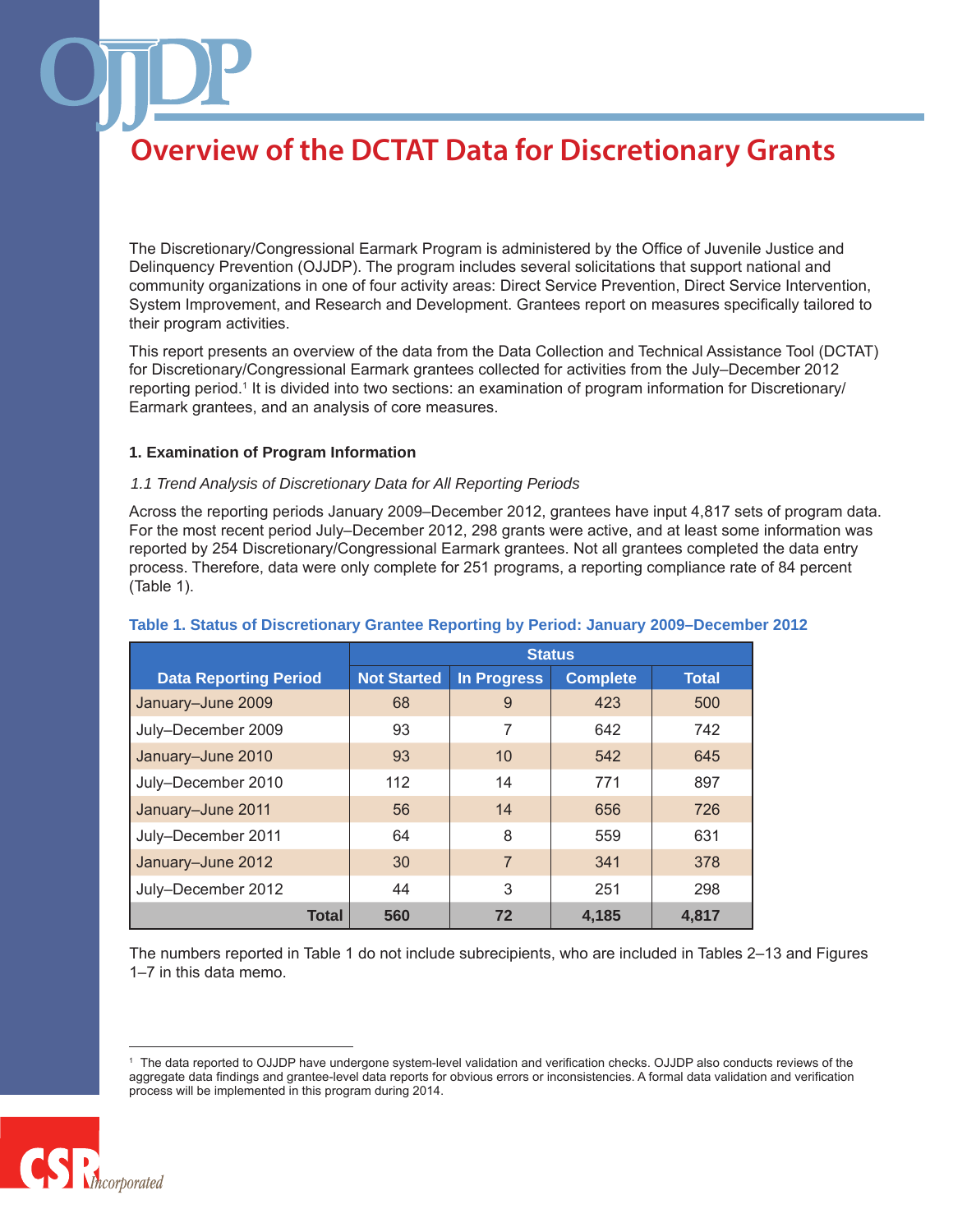Although the current reporting period has experienced a slight decline in active grantees reporting, the largest numbers of grantees supplied data on Direct Service Prevention Programs (*n* = 196). However, this number has decreased since the previous reporting period of January–June 2012. Direct Service Intervention (*n* = 171) and System Improvement (*n* = 118) have also experienced a decline in active grantees. Research and Development grants represent a relatively small portion of Discretionary awards (*n* = 25).



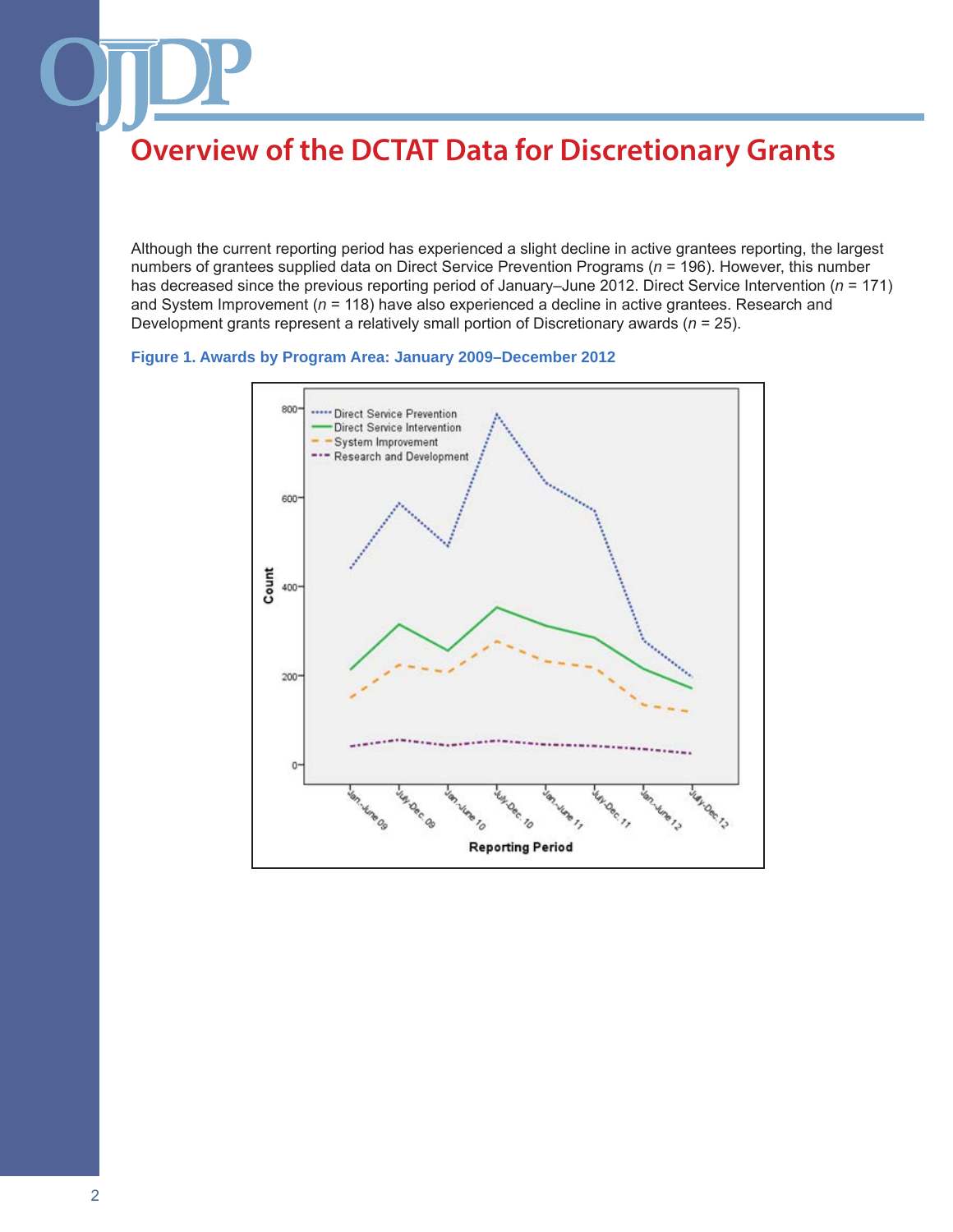### *1.2 Overview of Data for Current Reporting Period*

Figure 2 illustrates grant amount allocations broken down by program category. Although the largest number of grantees indicated that they implemented their activities under the Direct Service Prevention and Intervention programs (Figure 1), the largest number of funds was allocated to the System Improvement program category. During the July–December 2012 reporting period, System Improvement was the highest-funded program category (\$91,085,231). Direct Service Prevention was the second-highest category funded by the Discretionary/Congressional Earmark program, with \$50,004,382.



### **Figure 2. Grant Allocations by Program Category (Percent): July–December 2012**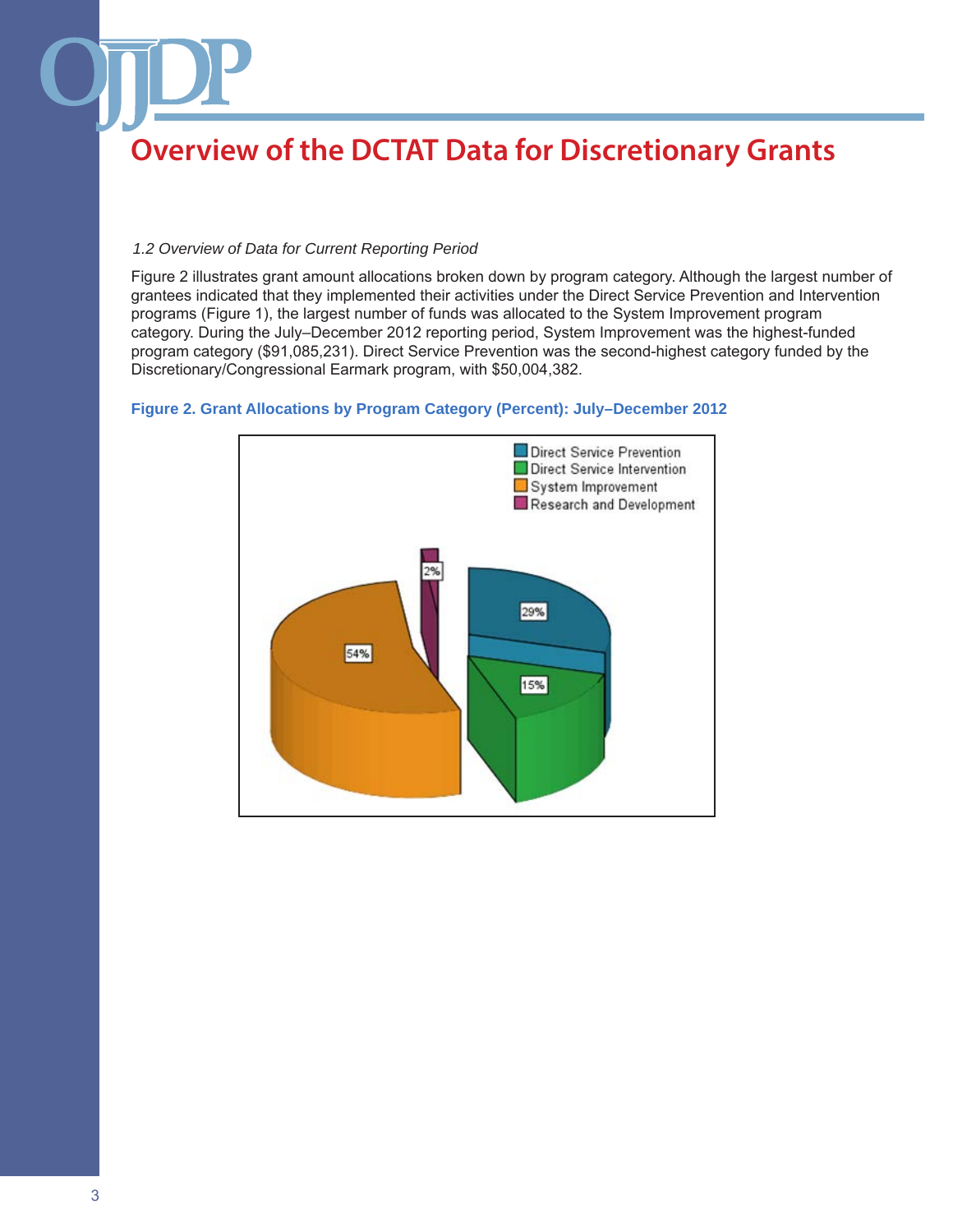Analysis of implementing agencies for the July–December 2012 reporting period (Figure 3) revealed that the largest percentage of programs was implemented by nonprofit community-based organizations (52 percent). School and other education-implementing organizations constituted the second-largest percentage (23 percent). The third-largest percentage was implemented by Unit of Local Government agencies (9 percent).



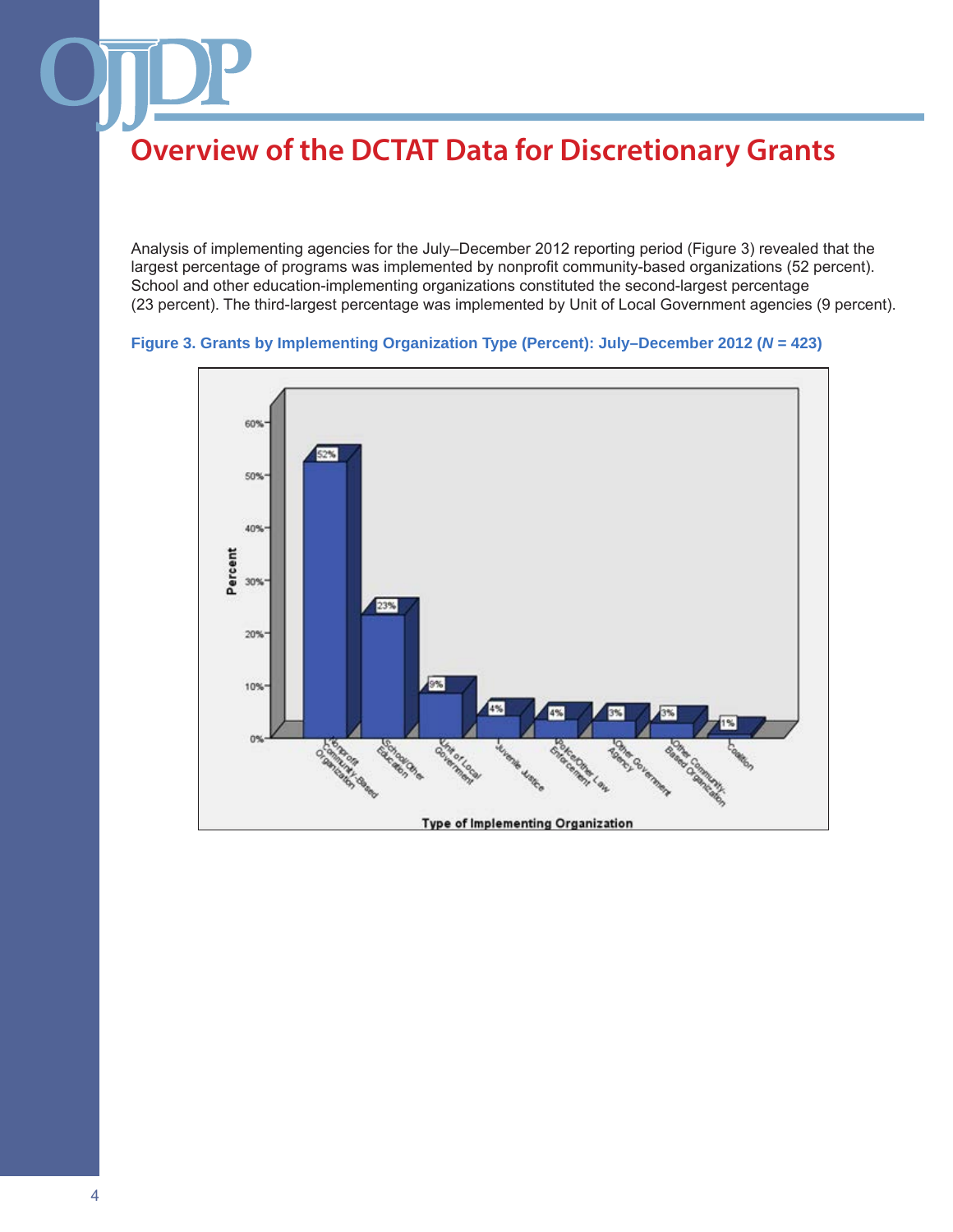The highest number of grants and subgrants awarded during the July–December 2012 reporting period was in Delaware (*n* = 52). California was second, with 35 grants and subgrants. The comparison among States and the District of Columbia is shown in Figure 4.



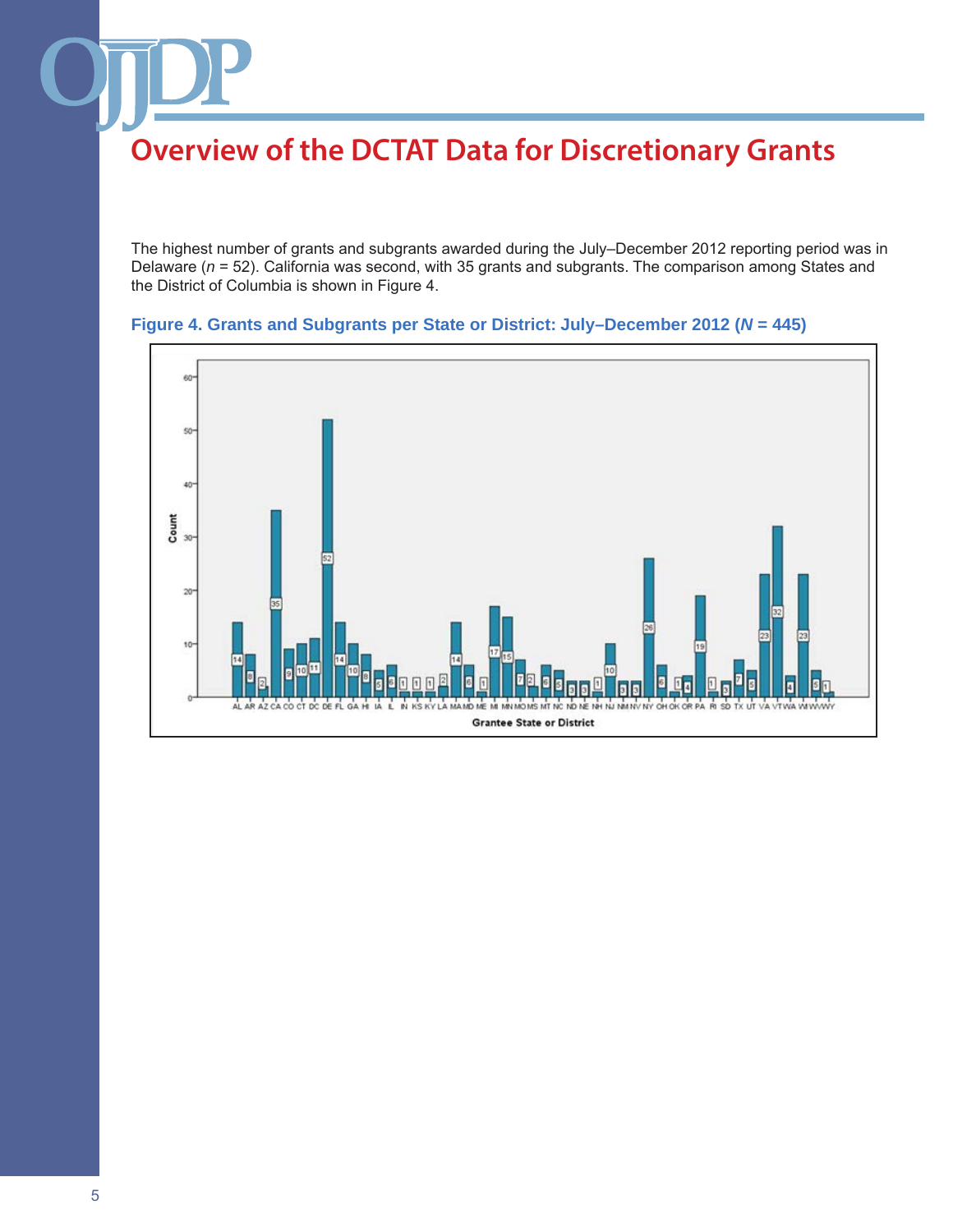In examining grant amounts by State and District, based on current and active Discretionary/Congressional Earmark grants, the District of Columbia received the most funds, followed by Wisconsin and Alabama. A more comprehensive comparison of award amounts is shown in Table 2.

| <b>Grantee</b><br><b>State or</b><br><b>District</b> | $\boldsymbol{N}$ | <b>Grant Amount (Dollars)</b> | <b>Grantee</b><br><b>State or</b><br><b>District</b> | $\boldsymbol{N}$ | <b>Grant Amount (Dollars)</b> |
|------------------------------------------------------|------------------|-------------------------------|------------------------------------------------------|------------------|-------------------------------|
| <b>AL</b>                                            | 13               | \$9,035,408                   | <b>MT</b>                                            | 6                | \$2,277,260                   |
| <b>AR</b>                                            | $\overline{4}$   | 1,305,000                     | <b>NC</b>                                            | 5                | 2,812,653                     |
| <b>AZ</b>                                            | $\overline{2}$   | 600,000                       | <b>ND</b>                                            | 3                | 1,750,000                     |
| CA                                                   | 28               | 7,245,175                     | <b>NE</b>                                            | 3                | 1,350,000                     |
| CO                                                   | 6                | 4,427,498                     | <b>NH</b>                                            | $\overline{1}$   | 125,000                       |
| <b>CT</b>                                            | 8                | 2,969,159                     | <b>NJ</b>                                            | 8                | 4,778,308                     |
| <b>DC</b>                                            | 10               | 37,673,824                    | <b>NM</b>                                            | 3                | 765,000                       |
| DE                                                   | $\overline{4}$   | 3,453,000                     | <b>NV</b>                                            | $\overline{2}$   | 954,000                       |
| <b>FL</b>                                            | 13               | 4,391,510                     | <b>NY</b>                                            | 23               | 7,340,000                     |
| GA                                                   | 10               | 875,000                       | OH                                                   | 6                | 2,718,305                     |
| H <sub>l</sub>                                       | 3                | 3,427,749                     | <b>OK</b>                                            | $\overline{1}$   | 150,000                       |
| IA                                                   | 5                | 1,020,000                     | <b>OR</b>                                            | $\overline{4}$   | 2,969,000                     |
| IL                                                   | 6                | 2,485,000                     | <b>PA</b>                                            | 18               | 7,142,325                     |
| IN                                                   | 1                | 850,000                       | R <sub>l</sub>                                       | 1                | 100,000                       |
| <b>KS</b>                                            | $\overline{1}$   | 900,000                       | <b>SD</b>                                            | 3                | 700,000                       |
| KY                                                   | $\overline{1}$   | 100,000                       | <b>TX</b>                                            | $\overline{7}$   | 2,093,119                     |
| LA                                                   | $\overline{2}$   | 397,000                       | UT                                                   | 5                | 1,894,533                     |
| <b>MA</b>                                            | 8                | 2,770,581                     | VA                                                   | 11               | 4,270,294                     |
| <b>MD</b>                                            | 5                | 1,645,946                     | <b>VT</b>                                            | 6                | 2,400,000                     |
| ME                                                   | $\mathbf 1$      | 1,000,000                     | <b>WA</b>                                            | 3                | 1,224,815                     |
| MI                                                   | 14               | 5,545,000                     | WI                                                   | 8                | 18,260,876                    |
| <b>MN</b>                                            | 12               | 7,154,999                     | WV                                                   | 3                | 2,277,000                     |
| <b>MO</b>                                            | $\overline{7}$   | 3,856,752                     | <b>WY</b>                                            | $\overline{1}$   | 300,000                       |
| <b>MS</b>                                            | $\overline{2}$   | 500,000                       |                                                      |                  |                               |

## **Table 2. Total Grant Amount by State, Territory, or District (Dollars): July–December 2012**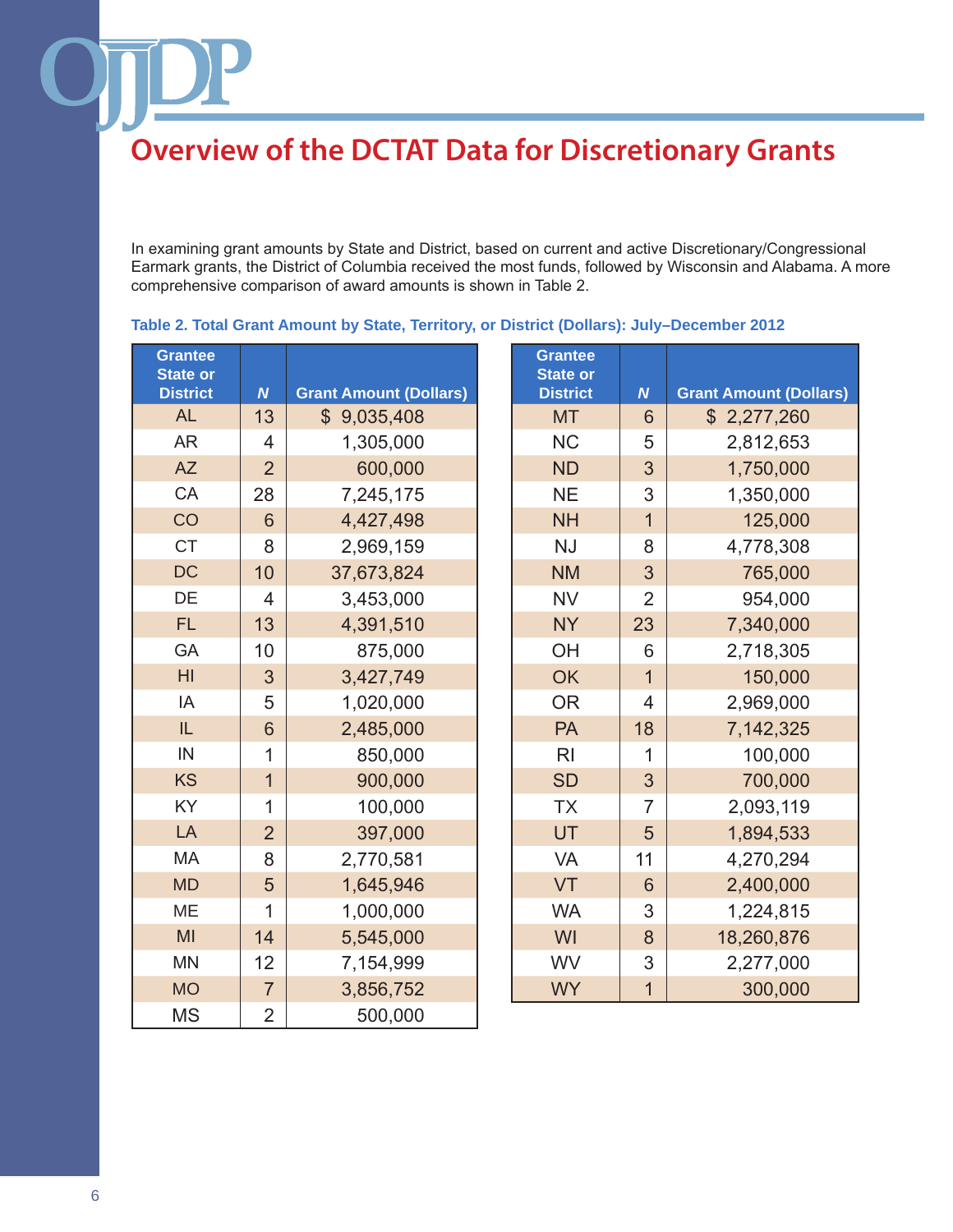Table 3 presents an aggregate of demographic data for the July–December 2012 reporting period. More specifically, the numbers in this table represent the population actually served by grantees through the Discretionary/Congressional Earmark program. Targeted services include any approaches specifically designed to meet the needs of the population (e.g., gender-specific, culturally based, developmentally appropriate services).

## **Table 3. Target Population: July–December 2012**

|                        | <b>Population</b>                           | <b>Grantees Serving Group During</b><br><b>Project Period</b> |
|------------------------|---------------------------------------------|---------------------------------------------------------------|
| <b>RACE/ETHNICITY</b>  | American Indian/Alaskan Native              | 75                                                            |
|                        | Asian                                       | 115                                                           |
|                        | <b>Black/African American</b>               | 304                                                           |
|                        | Hispanic or Latino (of Any Race)            | 148                                                           |
|                        | Native Hawaiian and Other Pacific Islander  | 49                                                            |
|                        | Other Race                                  | 110                                                           |
|                        | White/Caucasian                             | 288                                                           |
|                        | Youth Population Not Served Directly        | 61                                                            |
| <b>JUSTICE SYSTEM</b>  | At-Risk Population (No Prior Offense)       | 291                                                           |
| <b>STATUS</b>          | First-Time Offenders                        | 118                                                           |
|                        | <b>Repeat Offenders</b>                     | 76                                                            |
|                        | Sex Offenders                               | 32                                                            |
|                        | <b>Status Offenders</b>                     | 56                                                            |
|                        | <b>Violent Offenders</b>                    | 37                                                            |
|                        | <b>Youth Population Not Served Directly</b> | 72                                                            |
| <b>GENDER</b>          | Male                                        | 314                                                           |
|                        | Female                                      | 315                                                           |
|                        | Youth Population Not Served Directly        | 63                                                            |
| <b>AGE</b>             | $0 - 10$                                    | 178                                                           |
|                        | $11 - 18$                                   | 316                                                           |
|                        | Over 18                                     | 69                                                            |
|                        | Youth Population Not Served Directly        | 63                                                            |
| <b>GEOGRAPHIC AREA</b> | Rural                                       | 155                                                           |
|                        | Suburban                                    | 151                                                           |
|                        | <b>Tribal</b>                               | 15                                                            |
|                        | Urban                                       | 232                                                           |
|                        | Youth Population Not Served Directly        | 61                                                            |
| <b>OTHER</b>           | <b>Mental Health</b>                        | 128                                                           |
|                        | Substance Abuse                             | 107                                                           |
|                        | Truant/Dropout                              | 141                                                           |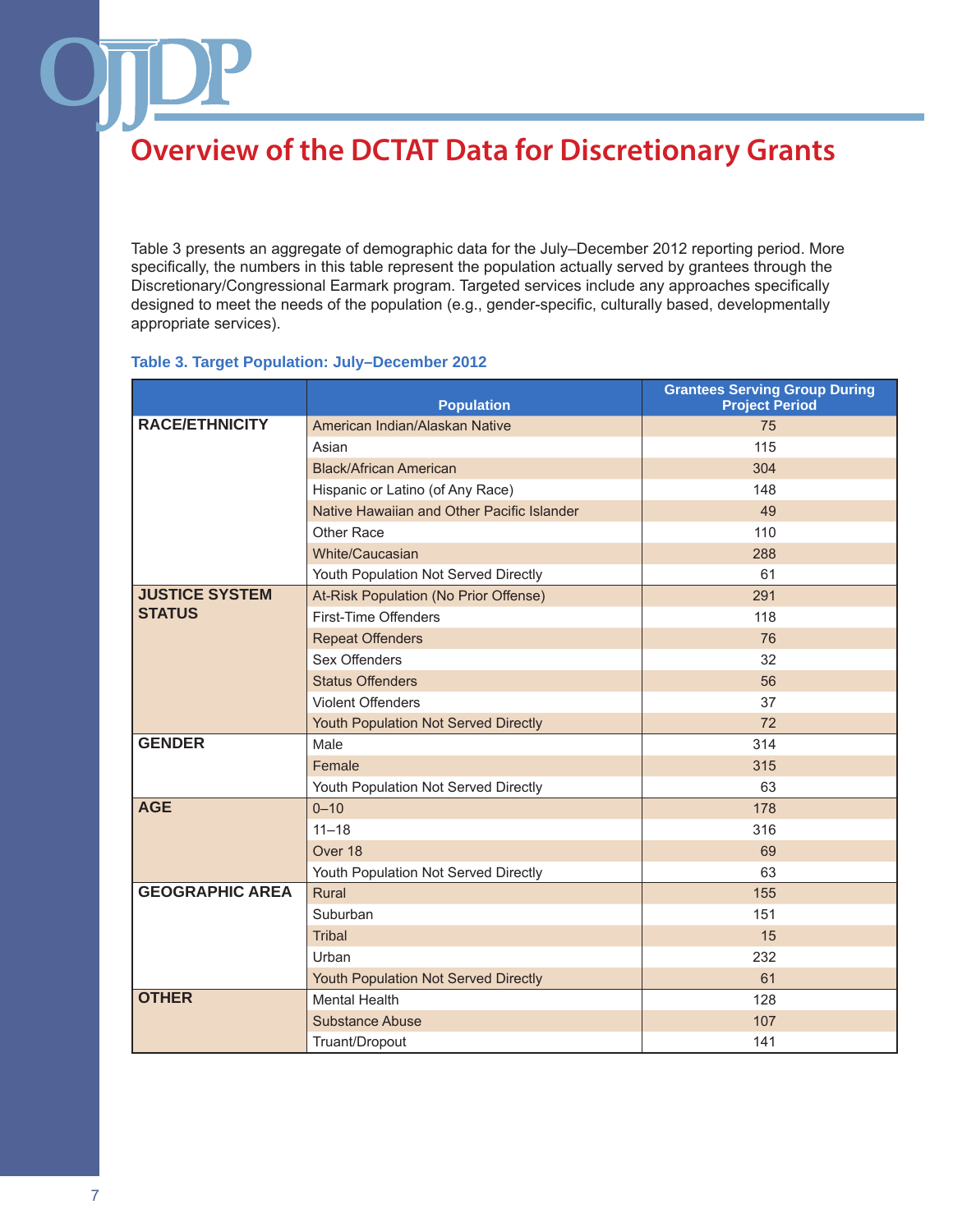#### **2.0 Analysis of Core Measure Data from July–December 2012**

*2.1 Analysis of Evidence-Based Programs and/or Practices for Current and Previous Reporting Periods*

During the July–December 2012 reporting period, 46 percent of grant funds totaling \$73,844,672 were used to implement evidence-based programs.

#### **Figure 5. Funds Used for Evidence-Based Programs and/or Practices (Percent): July–December 2012**



A significant number of Discretionary/Congressional Earmark solicitations are implementing evidence-based programs and/or practices. During the July–December 2012 reporting period, 48 percent of grant-funded programs implemented evidence-based programs and/or practices. The current reporting period shows a slight decrease in evidence-based programs compared with the January–June 2012 reporting period (Figure 6).

#### **Figure 6. Programs Implementing Evidence-Based Programs and/or Practices: January 2009– December 2012**

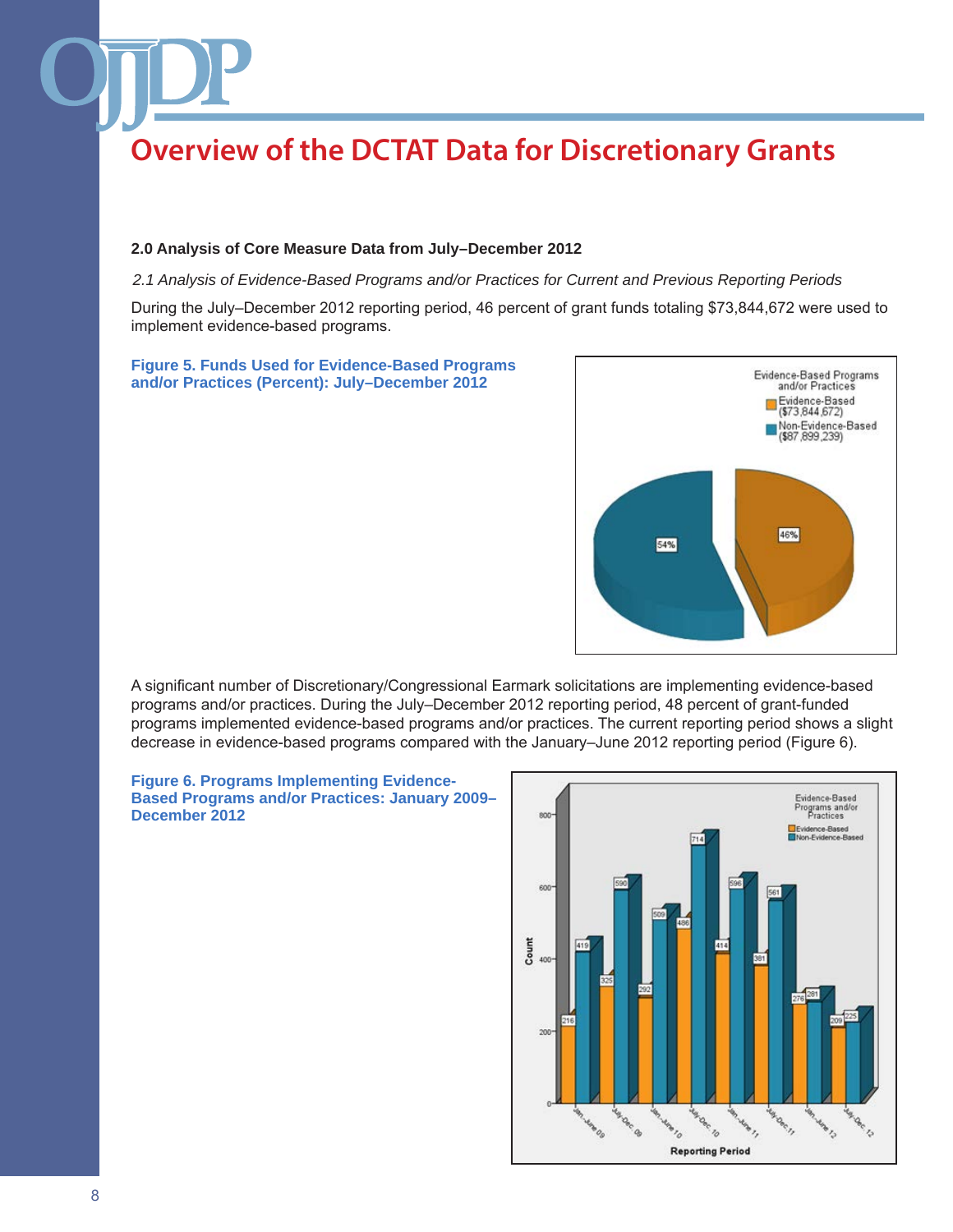### *2.2 Analysis of Target Behaviors for Current and Previous Reporting Periods*

In all, 143,359 youth participants were served in various programs funded by the Discretionary Program Grant, and approximately 89 percent of youth completed the defined program requirements. Data are collected on the number of youth who demonstrate a positive change for a targeted behavior in each reporting period. Target behaviors measure a positive change in behavior among program participants. Tables 4 and 5 show a list of measures for which grantees were required to evaluate performance and track data for certain target behaviors in each program category. The tables list both short-term (Table 4) and long-term (Table 5) percentages for the specified target behavior for all program categories for July–December 2012.

Table 4 shows that 69 percent of program youth exhibited a desired short-term change in the targeted behavior.

| <b>Target Behavior</b>        | <b>Youth Receiving</b><br><b>Services for Target</b><br><b>Behavior</b> | <b>Youth with Noted</b><br><b>Behavioral Change</b> | <b>Percent of Youth with</b><br><b>Noted Behavioral</b><br>Change |
|-------------------------------|-------------------------------------------------------------------------|-----------------------------------------------------|-------------------------------------------------------------------|
| Social Competence             | 9,902                                                                   | 9,092                                               | 92                                                                |
| <b>School Attendance</b>      | 7,555                                                                   | 4,727                                               | 63                                                                |
| <b>GPA</b>                    | 3,179                                                                   | 2,190                                               | 69                                                                |
| <b>GED</b>                    | 345                                                                     | 130                                                 | 38                                                                |
| <b>High School Completion</b> | 734                                                                     | 420                                                 | 57                                                                |
| <b>Job Skills</b>             | 796                                                                     | 629                                                 | 79                                                                |
| <b>Employment Status</b>      | 296                                                                     | 126                                                 | 43                                                                |
| <b>Family Relationships</b>   | 8,830                                                                   | 4,647                                               | 53                                                                |
| <b>Antisocial Behavior</b>    | 9,207                                                                   | 5,636                                               | 61                                                                |
| <b>Substance Use</b>          | 621                                                                     | 396                                                 | 64                                                                |
| Gang Resistance/Involvement   | 1,594                                                                   | 986                                                 | 62                                                                |
| Change in Knowledge           | 6,920                                                                   | 5,706                                               | 82                                                                |
| Total                         | 49,979                                                                  | 34,685                                              | 69                                                                |

#### **Table 4. Short-term Performance Data on Target Behaviors: July–December 2012**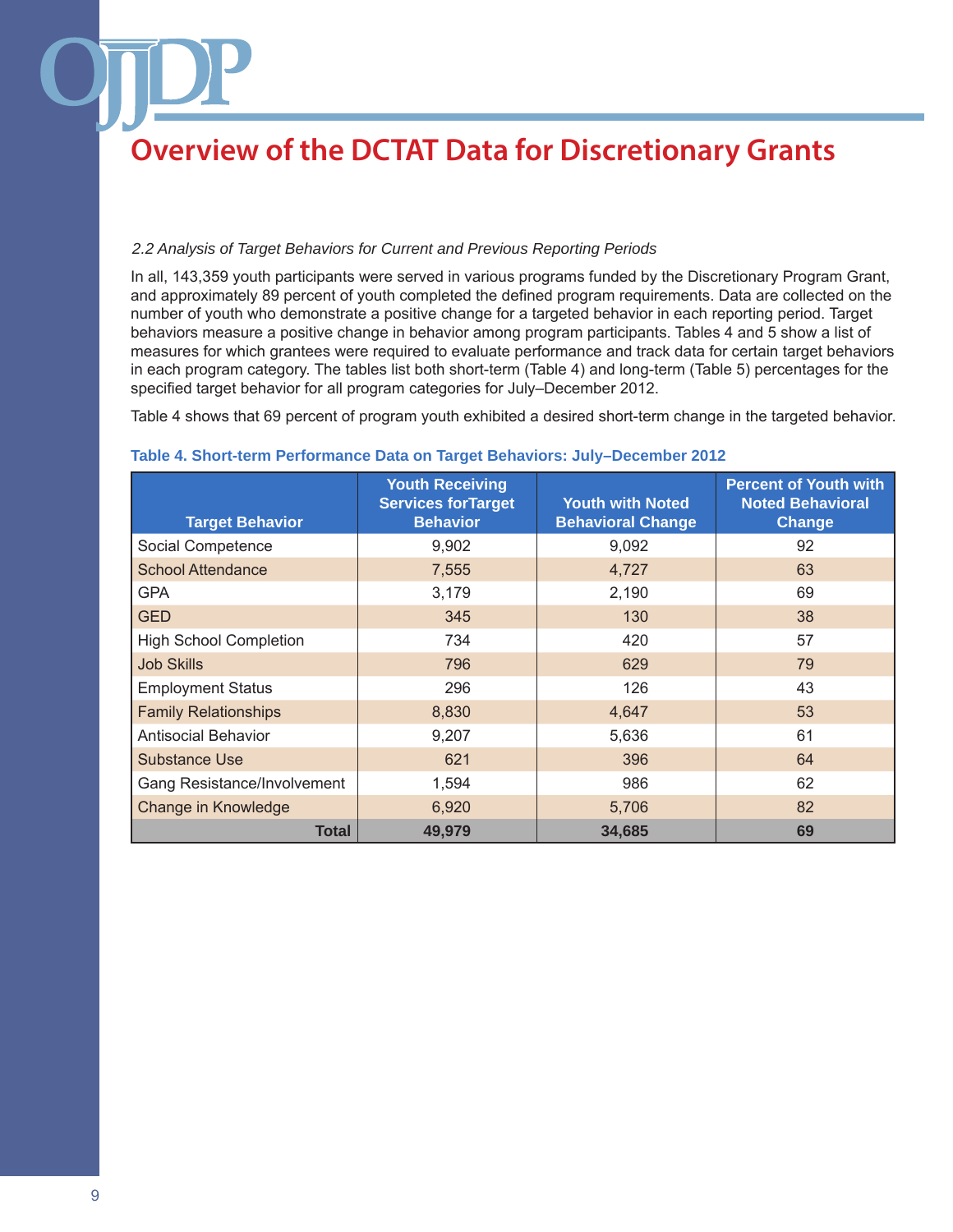Table 5 lists long-term percentages for the specified target behavior for all program categories for July– December 2012. Long-term outcomes (Table 5) are measured 6–12 months after a youth leaves or completes the program. The following target behavior data reflect only those youth who participate in Direct Service Prevention programs. Overall, 86 percent of program youth exhibited a positive change in behavior 6–12 months post-program.

| <b>Target Behavior</b>        | <b>Youth Receiving</b><br><b>Services for Target</b><br><b>Behavior</b> | <b>Youth with Noted</b><br><b>Behavioral Change</b> | <b>Percent of Youth with</b><br><b>Noted Behavioral</b><br><b>Change</b> |
|-------------------------------|-------------------------------------------------------------------------|-----------------------------------------------------|--------------------------------------------------------------------------|
| Social Competence             | 2,041                                                                   | 1,749                                               | 86                                                                       |
| <b>School Attendance</b>      | 914                                                                     | 681                                                 | 75                                                                       |
| <b>GPA</b>                    | 288                                                                     | 97                                                  | 34                                                                       |
| <b>GED</b>                    | 77                                                                      | 31                                                  | 40                                                                       |
| <b>High School Completion</b> | 719                                                                     | 473                                                 | 66                                                                       |
| <b>Job Skills</b>             | 484                                                                     | 393                                                 | 81                                                                       |
| <b>Employment Status</b>      | 97                                                                      | 56                                                  | 58                                                                       |
| <b>Family Relationships</b>   | 3,367                                                                   | 3,152                                               | 94                                                                       |
| <b>Antisocial Behavior</b>    | 3,028                                                                   | 2,917                                               | 96                                                                       |
| <b>Substance Use</b>          | 118                                                                     | 78                                                  | 66                                                                       |
| Gang Resistance/ Involvement  | 637                                                                     | 551                                                 | 86                                                                       |
| Total                         | 11,770                                                                  | 10,178                                              | 86                                                                       |

### **Table 5. Long-term Direct Service Prevention Data on Target Behaviors: July–December 2012**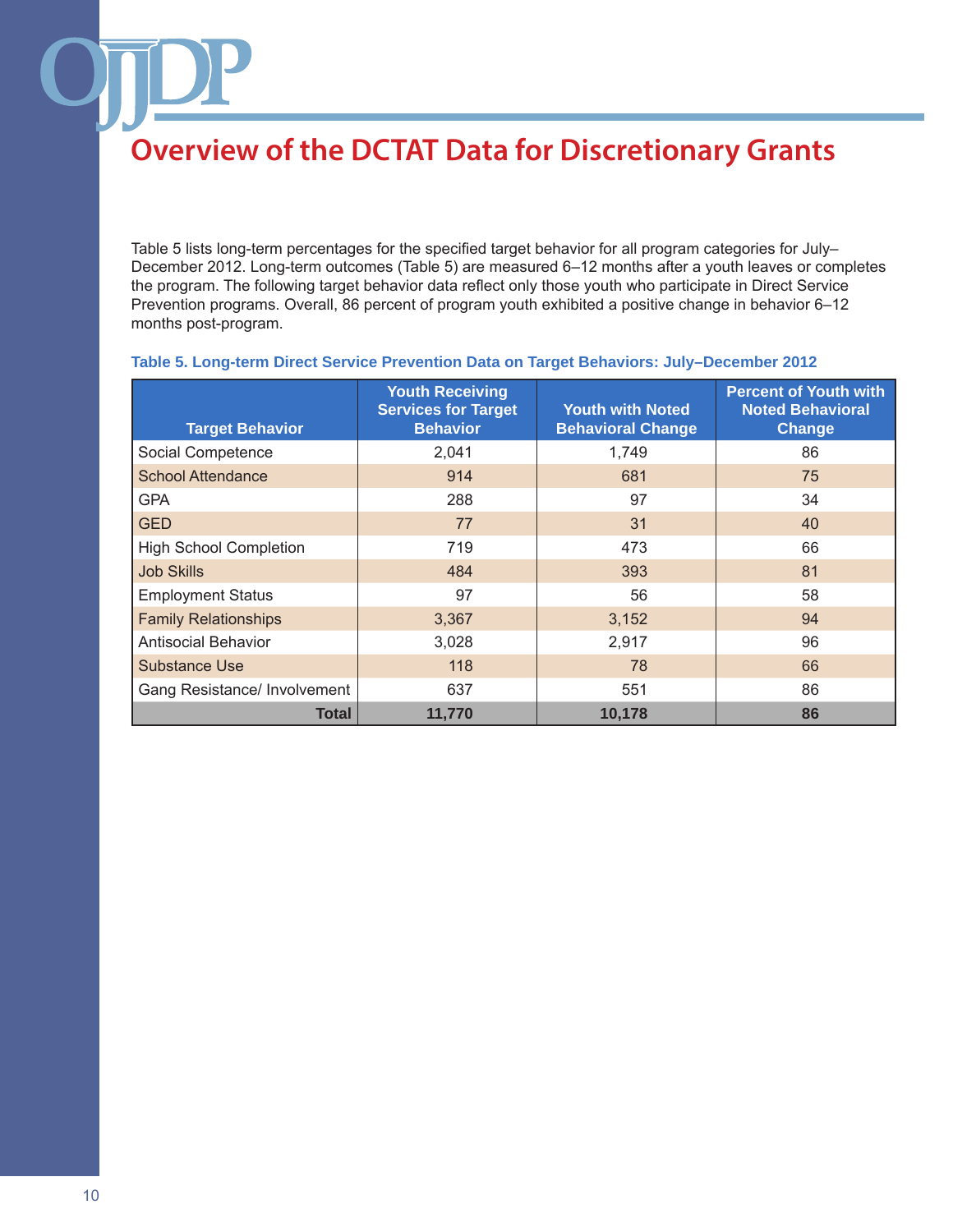Figure 7 demonstrates that the percentage of youth who successfully completed program requirements has slightly decreased compared with previous reporting periods, but the completion rate is still very high at 89 percent. This slight decline during the current reporting period, compared with the previous one, is partly because fewer youth were served. Therefore, the program requirements were completed by comparatively fewer youth than in the previous reporting period.

#### **Figure 7. Rate of Program Youth Successfully Completing Program Requirements (Percent): January 2009–December 2012**

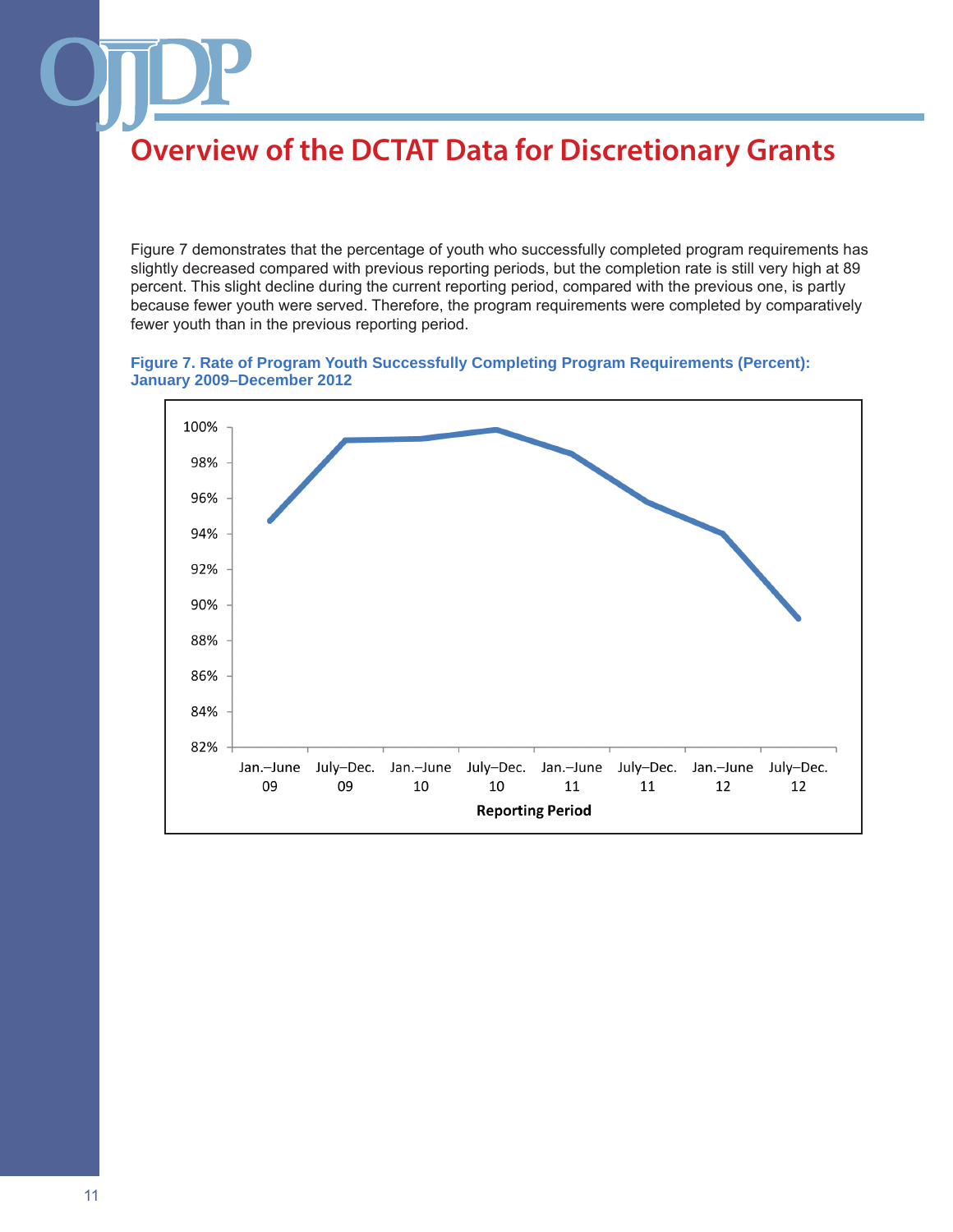Included in the core measures are those that assess offending and reoffending outcomes for program youth. The term *offend* refers to a first-time adjudication for a delinquent offense. Youth who offend are typically served in delinquency prevention programs whose goal is to keep them from becoming involved in the criminal justice system.

The term *reoffend* (commonly referred to as recidivism) refers to a subsequent new offense. Youth who reoffend are already in the system and are adjudicated for a new delinquent offense. These youth are typically served in intervention programs whose goal is to prevent subsequent offenses.

Both short-term and long-term offending levels among youth served by these programs were low. Short-term data indicate that approximately 7 percent of these youth committed an offense during the reporting period, as did 9 percent who were tracked over the long term. Short-term juvenile offending rates are shown in Table 6 and long-term offending rates in Table 7.

#### **Table 6. Performance Measures for July–December 2012: Short-term Offending Data**

| <b>Performance Measure</b>                                                                       | <b>Data</b>       |
|--------------------------------------------------------------------------------------------------|-------------------|
| Number of program youth tracked during the reporting period                                      | 9,255             |
| Program youth with an arrest or delinquent offense during the reporting period                   | 607               |
| Number of program youth who were committed to a juvenile facility during the<br>reporting period | 41                |
| Number of program youth sentenced to adult prison during the reporting period                    | 2                 |
| Number of youth who received another sentence during the reporting period                        | 8                 |
| Percent of program youth who offend during the reporting period                                  | 607/9,255<br>(7%) |

### **Table 7. Performance Measures for July–December 2012: Long-term Offending Data for Youth Exiting Programs 6–12 Months Earlier**

| <b>Performance Measure</b>                                                                                           | <b>Data</b>       |
|----------------------------------------------------------------------------------------------------------------------|-------------------|
| Number of program youth who exited the program 6–12 months before the<br>tracking period                             | 3,312             |
| Of those tracked, the number of program youth who had an arrest or delinguent<br>offense during the reporting period | 283               |
| Number of program youth who were committed to a juvenile facility during the<br>reporting period                     | 12                |
| Number of program youth who were sentenced to adult prison during the<br>reporting period                            | $\Omega$          |
| Number of youth who received another sentence during the reporting period                                            | 9                 |
| Percent of program youth who offend during the reporting period                                                      | 283/3,312<br>(9%) |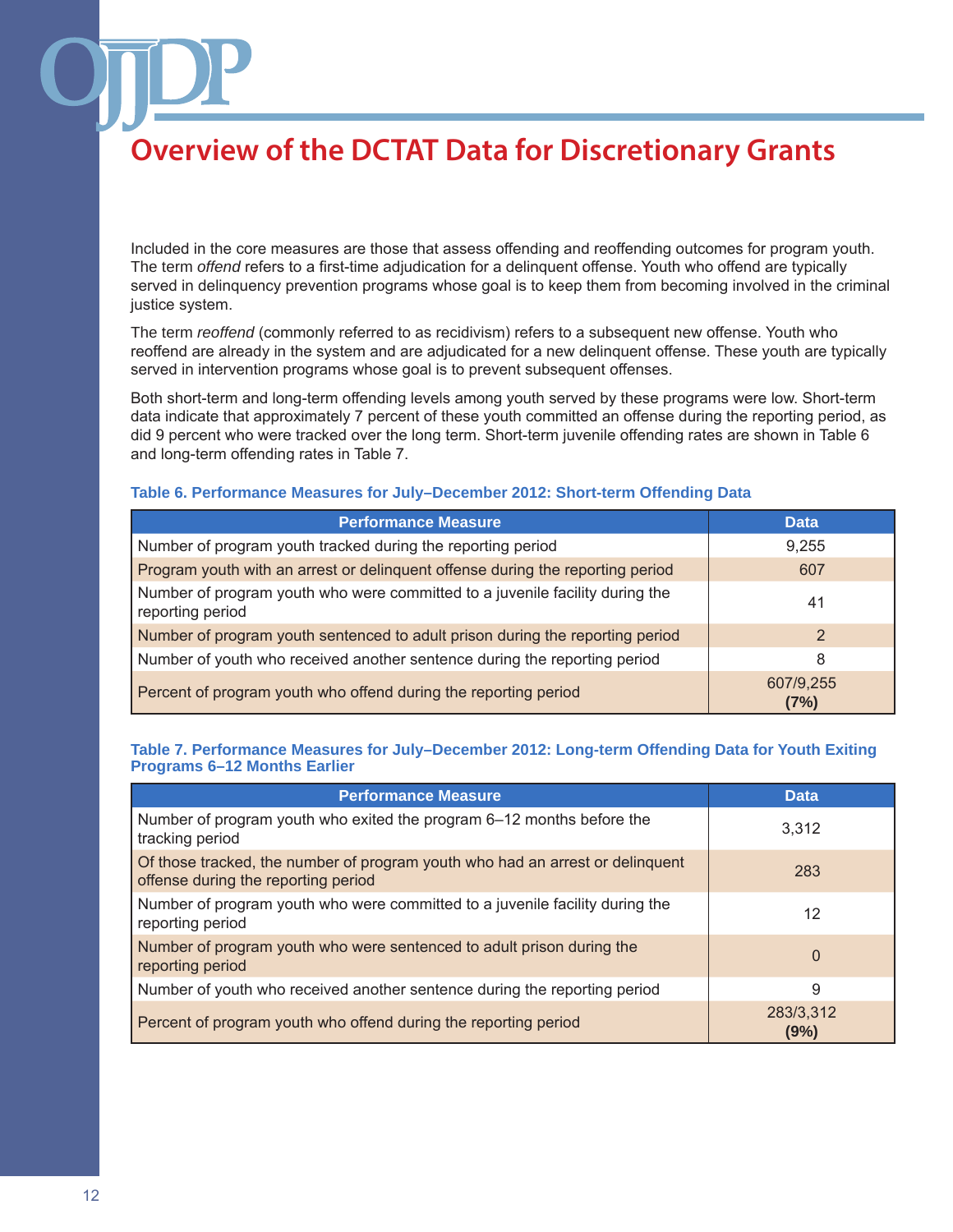Recidivism levels among the youth served were also low. Short-term data indicate that close to 7 percent of these youth reoffended during the reporting period, as did 8 percent 6–12 months after exiting. Short-term juvenile reoffending rates are shown in Table 8 and long-term reoffending rates in Table 9.

### **Table 8. Performance Measures for July–December 2012: Short-term Reoffending Data**

| <b>Performance Measure</b>                                                                         | <b>Data</b>       |
|----------------------------------------------------------------------------------------------------|-------------------|
| Number of program youth tracked during the reporting period                                        | 5,553             |
| Program youth with new arrest or delinquent offense during the reporting period                    | 392               |
| Number of program youth who were recommitted to a juvenile facility during the<br>reporting period | 140               |
| Number of program youth sentenced to adult prison during the reporting period                      | 17                |
| Number of youth who received another sentence during the reporting period                          | 100               |
| Percent of program youth who reoffended during the reporting period (recidivism)                   | 392/5,553<br>(7%) |

## **Table 9. Performance Measures for July–December 2012: Long-term Reoffending Data for Youth Exiting Programs 6–12 Months Earlier**

| <b>Performance Measure</b>                                                                                              | <b>Data</b>       |
|-------------------------------------------------------------------------------------------------------------------------|-------------------|
| Number of program youth who exited the program 6–12 months before the<br>tracking period                                | 4.341             |
| Of those tracked, the number of program youth who had a new arrest or<br>delinquent offense during the reporting period | 366               |
| Number of program youth who were recommitted to a juvenile facility during the<br>reporting period                      | 25                |
| Number of program youth who were sentenced to adult prison during the<br>reporting period                               | 3                 |
| Number of youth who received another sentence during the reporting period                                               | 37                |
| Percent of program youth who reoffended during the reporting period (recidivism)                                        | 366/4,341<br>(8%) |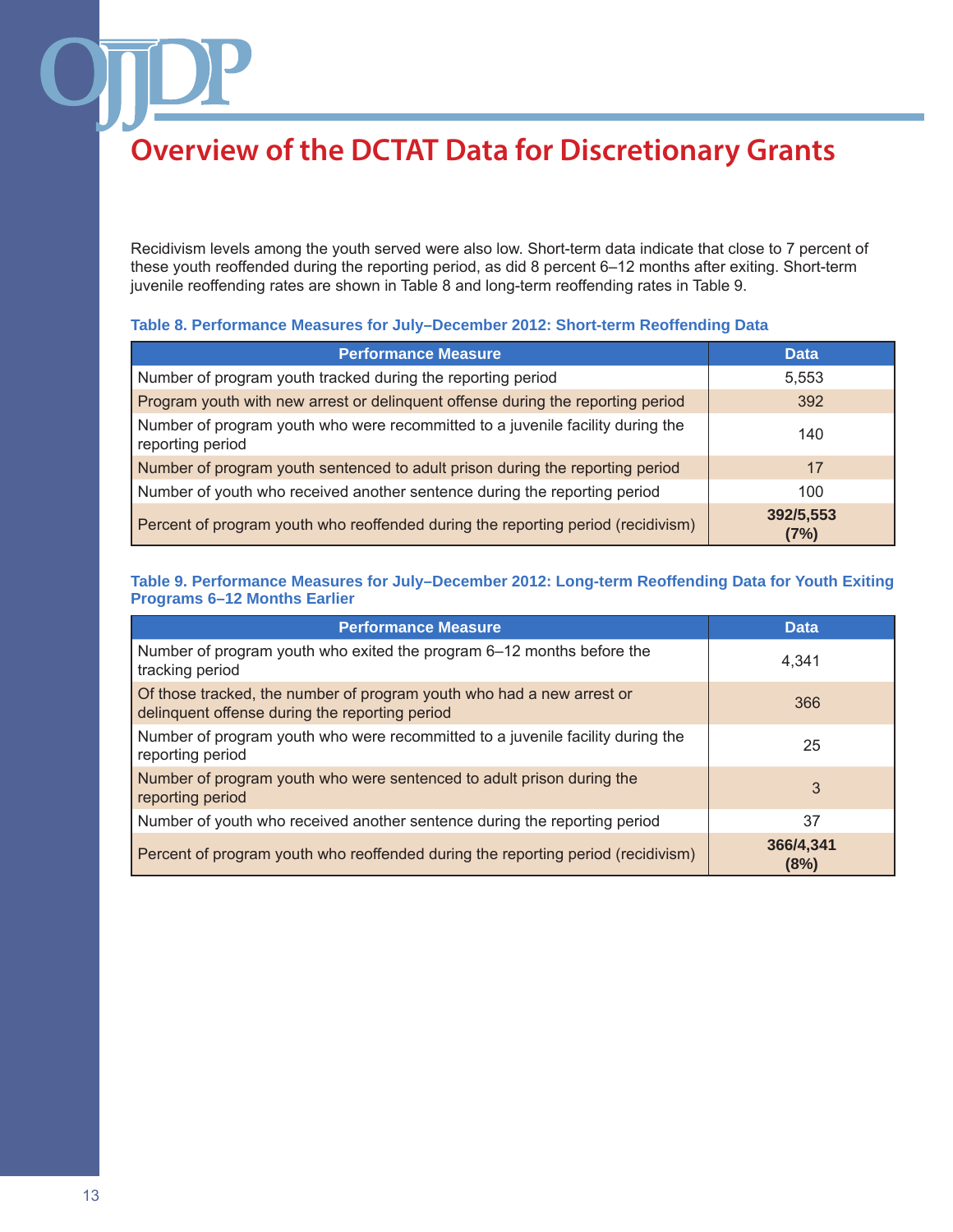Included in the OJJDP core measures are those that assess victimization and revictimization outcomes for program youth. The victimization measure counts the number of program youth who are harmed or adversely affected by someone else's criminal actions. Victimization can be physical or psychological and also includes harm or adverse effects to youth's property. Revictimization refers to any subsequent victimization.

Reported victimization levels among youth served were also relatively low. Approximately 2 percent of youth tracked were victimized during the reporting period (Table 10). Among youth tracked over the long term 6–12 months after leaving the program, 1 percent were reported as having been victimized (Table 11).

#### **Table 10. Performance Measures for July–December 2012: Short-term Victimization Data**

| <b>Performance Measure</b>                                                                   | <b>Data</b> |
|----------------------------------------------------------------------------------------------|-------------|
| Number of program youth tracked during this reporting period for victimization               | 6.845       |
| Of those tracked, number of program youth who were victimized during the<br>reporting period | 190         |
| Percent                                                                                      | 2%          |

### **Table 11. Performance Measures for July–December 2012: Long-term Victimization Data for Youth Exiting Programs 6–12 Months Earlier**

| <b>Performance Measure</b>                                                                            | <b>Data</b> |
|-------------------------------------------------------------------------------------------------------|-------------|
| Number of program youth who exited the program 6–12 months ago that were<br>tracked for victimization | 3.100       |
| Of those tracked, number of program youth who were victimized during the<br>reporting period          | 37          |
| Percent                                                                                               | $1\%$       |